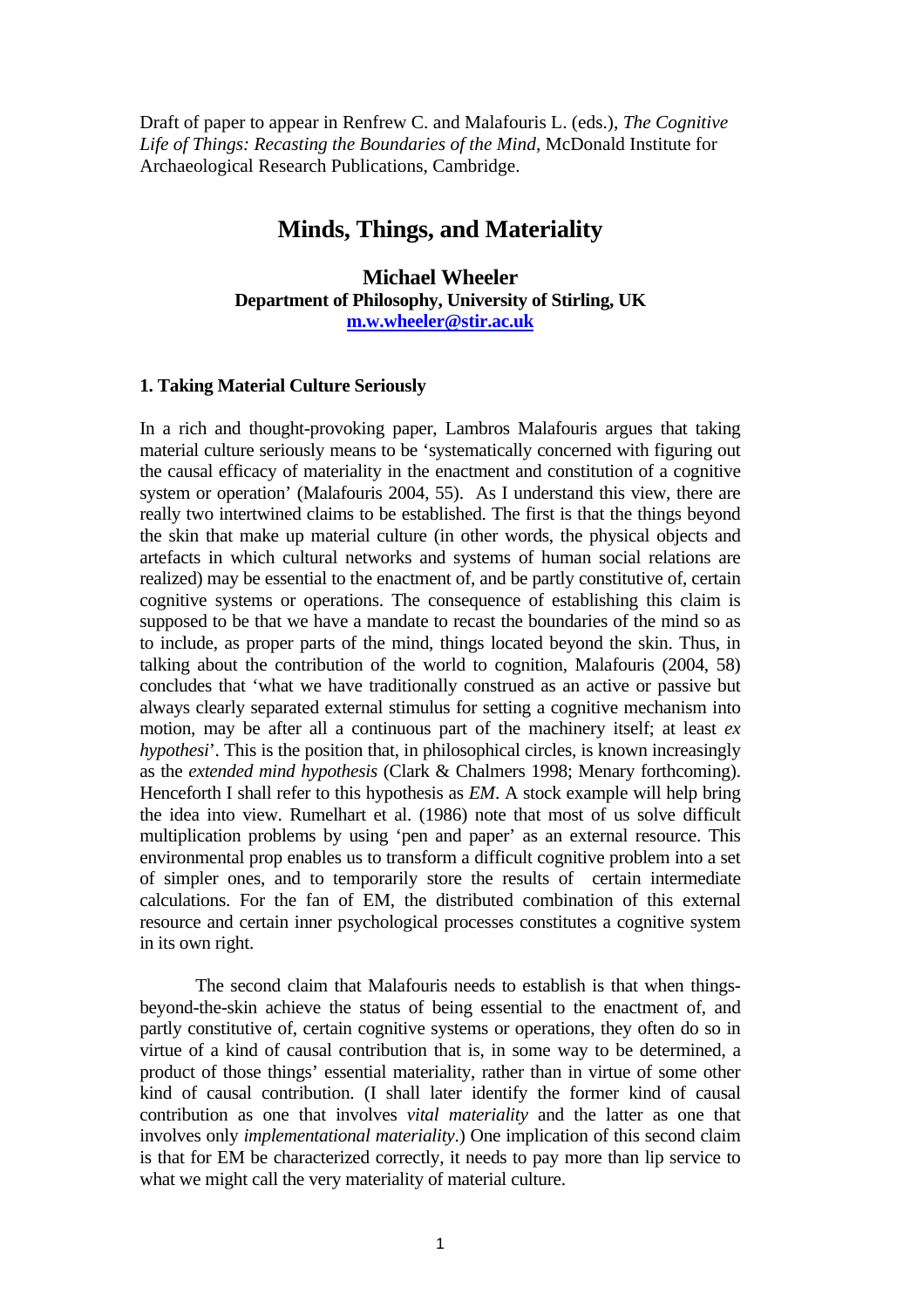It is worth noting that, in the context of Malafouris' interests, the pay-off from adopting EM is plausibly nothing less than a reconfiguration of the intellectual landscape inhabited by the discipline known as *cognitive archaeology*. Consider the question 'What does a Palaeolithic stone tool do for the mind?'. Conventional cognitive archaeology is committed to an 'in-the-head' ontology of mind. This condemns material culture to a life outside of cognition proper, and so the things studied by cognitive archaeology are (roughly) things that minds have made and/or used. The cognitive states and processes concerned are not themselves on show in those things, although certain inferences about the nature of those states and processes, inferences of an unavoidably hazardous nature, might be ventured. However, if past ways of thought were not just *expressed in* material culture but were often partly *constituted by* material culture, as EM implies, then cognitive archaeology gets to study past minds in a rather more direct fashion. In fact, the things studied by cognitive archaeology are literally parts of (no longer functioning) minds. If this is right, then the interdisciplinary collective that is cognitive science is poised to welcome a new member of the team.

So where are we going in this paper? In what follows I shall spell out what I take to be the only plausible reading of what is the canonical statement of EM, and argue that, on this reading, the distinctive EM conclusion is purchased using a currency of what I shall call 'implementational materiality'. I shall also submit evidence that Malafouris would judge such implementational materiality to be an inadequate basis for capturing the full cognitive life of things. This goes some way towards breaking the link between Malafouris' vision of what it is to take material culture seriously and EM. To go the rest of the distance, I shall argue that the enactive aspect of Malafouris' approach – recall that we are concerned with the causal efficacy of materiality in the *enactment* and constitution of a cognitive system or operation – is plausibly in tension with EM. If this is right, then taking material culture seriously in the way that Malafouris urges us to, will actually require us to give up on EM.

Although I have just set things up in terms of a critical response to Malafouris' paper, and although I shall refer back to the argument of that paper as the present investigation unfolds, let me stress at the outset that my real target here is certainly not Malafouris, but rather an increasingly widespread tendency in the region of cognitive-scientific space occupied by EM to run together certain importantly different contemporary styles of thinking about thinking. If Malafouris is guilty of this crime, he is far from the only perpetrator. To explain: The wearers of intellectual labels such as situated cognition, embodied-embedded cognitive science, distributed cognition, enactive cognitive science, and EM are wont to march together against the common enemy of a residual Cartesianism in cognitive science. Now, I'm as anti-Cartesian as the next right-thinking cognitive theorist (see e.g. Wheeler 2005), but the fact remains that even if there is some sense in which all these movements are on the same side, their unity against the shared foe serves to obscure certain crucial differences between them. (For a related recent attempt to distinguish EM from other embodiment-based approaches, see Clark forthcoming). I realise that, from the outside, such differences might look nothing more than local spats on a par with the tension between the People's Front of Judea and the Judean People's Front, whose joint opposition to Roman rule is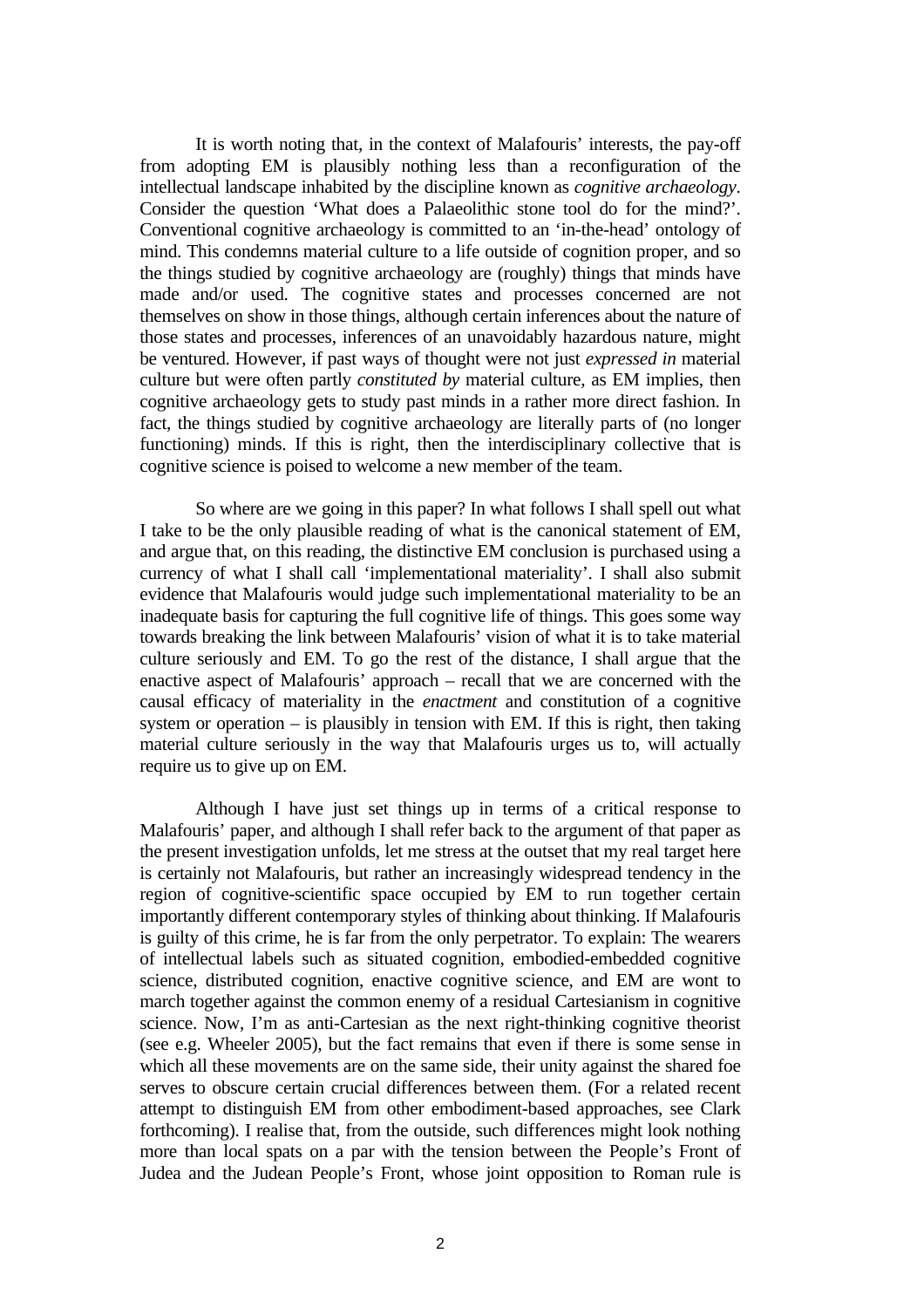over-ridden by their doctrinal differences. (If this reference is a mystery to you, go and watch Monty Python's *Life of Brian* – now!). However, whatever the pros and cons of pursuing inter-doctrinal disputes in revolutionary politics may be, the ignoring of fundamental philosophical differences in cognitive science is a surefire recipe for confusion. There must come a time when it is right to recognise and to debate those differences. Indeed, sometimes it's the conflicts between thinkers who are, broadly speaking, on the same side that are the most illuminating. As Reg, the leader of the People's Front of Judea, exclaims, "The only people we hate more than the Romans are the… Judean People's Front."

### **2. So What Exactly** *is* **the Extended Mind Hypothesis?**

Here is what I take to be the canonical (and thus the default) statement of EM:

[Under certain conditions, the] organism is linked with an external entity in a two-way interaction, creating a *coupled system* that can be seen as a cognitive system in its own right. All the components in the system play an active causal role, and they jointly govern behavior in the same sort of way that cognition usually does. If we remove the external component the system's behavioral competence will drop, just as it would if we removed part of its brain. Our thesis is that this sort of coupled process counts equally well as a cognitive process, whether or not it is wholly in the head. (Clark & Chalmers 1998, 7)

This introduces what has come to be known (by those of us affiliated to the EM club anyway) as *the parity principle*. In broad terms the parity principle states that if there is equality with respect to governing behaviour, between the causal contribution of certain internal elements and the causal contribution of certain external elements, then there is no good reason to count the internal elements concerned as proper parts of the cognitive system while denying that status to the external elements concerned. Parity of causal contribution mandates parity of cognitive status. Notice that, as stated, EM does *not* claim that there are conditions under which the very idea of any internal-external boundary becomes problematic or misleading. It claims rather that there are conditions under which something which counts as a single cognitive system or as a single cognitive process contains some elements which are internal and some which are external. The cognitive process, and thus the mind, are held to be *extended over* that still-in-place internalexternal boundary. Of course, this way of talking presupposes that the internalexternal boundary at issue is to be fixed by the limits not of the mind, but by those of the brain, or of the skull, or of the central nervous system, or of the skin – take your pick. Clark and Chalmers are not specific on this issue, and for present purposes we need not be either, since, by the lights of the parity principle, there are entities on the external side of any of the latter four interfaces whose causal contribution to behaviour (so the EM theorist argues) will end up counting as cognitive.

With that clarification on board we can ask the following question: what are the benchmarks by which parity of causal contribution is to be judged? Here is the *wrong* way to answer this question. First we fix the benchmarks for what it is to count as a proper part of a cognitive system by identifying all the details of the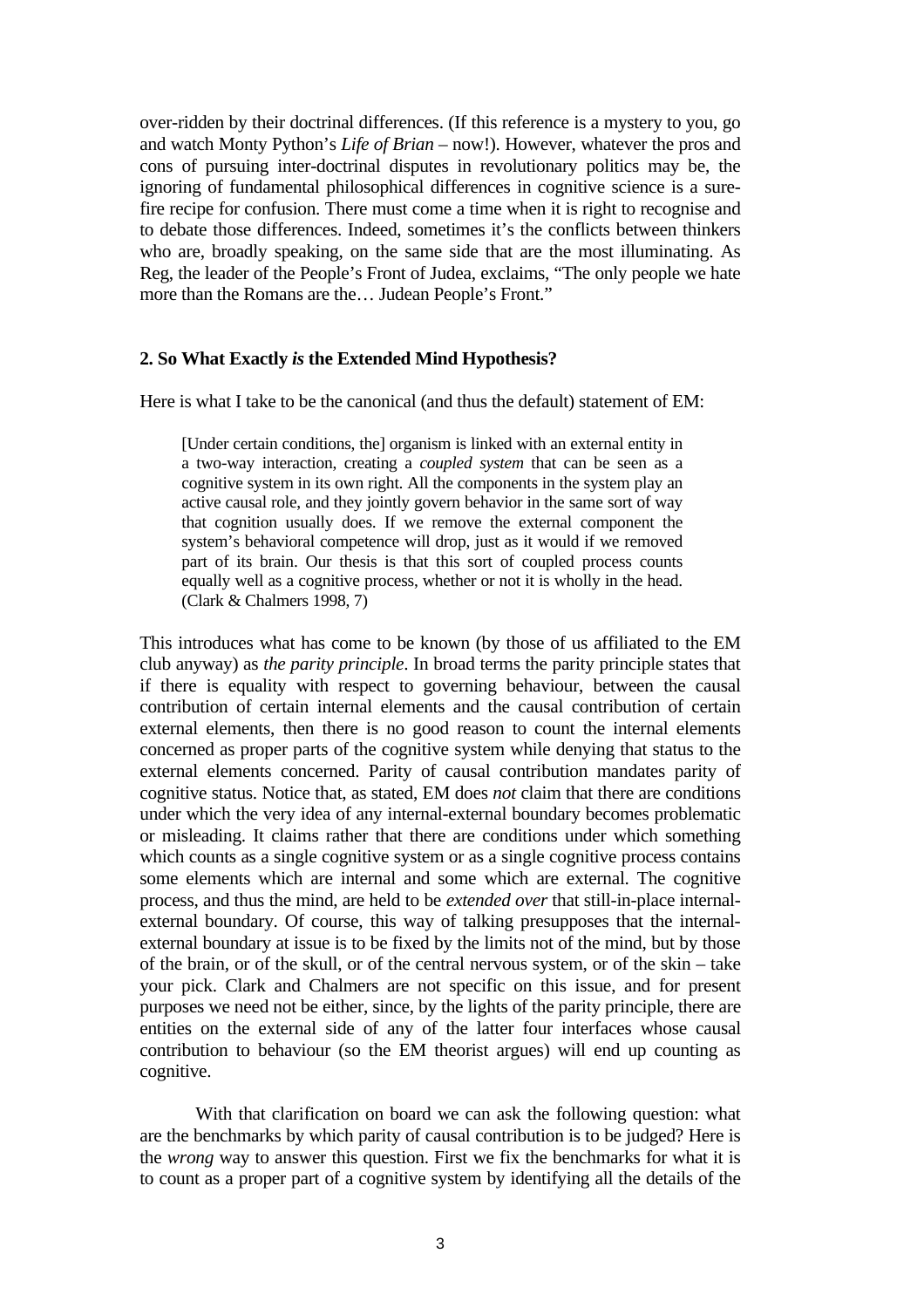causal contribution made by (say) the brain. Then we look to see if any external elements meet those benchmarks. Why is this the wrong way to go? Because it opens the door to the following style of anti-EM argument: we identify some features of, say, internal memory that are not shared by external memory, and we conclude that since the parity principle is not satisfied, EM is false. Rupert (2004) uses this very strategy as the first part of his memory-oriented critique of EM. Here is his own summary of his own argument:

I argue that the external portions of extended "memory" states (processes) differ so greatly from internal memories (the process of remembering) that they should be treated as distinct kinds; this quells any temptation to argue for [EM] from brute analogy (*viz. extended cognitive states are like wholly internal ones; therefore, they are of the same explanatory cognitive kind; therefore there are extended cognitive states*). (Rupert 2004, 407, my emphasis)

Rupert proceeds to discuss empirical psychological data which putatively indicate significant differences between (a) the profile of internal memory and (b) the profile of certain external resources, as such external resources figure in the process of remembering. According to Rupert, such differences tell against any attempt to see the latter phenomena as being of the same explanatory kind as the former. For example, there are psychological experiments which show that internal memory is sensitive to what is called the generation effect. Where this effect is in evidence, subjects gain a mnemonic advantage by generating their own meaningful connections between items be learned. Rupert argues that the generation effect will simply not occur in some extended 'memory' systems (e.g., in a system according to which, during recall, the subject refers to a notebook in which the paired associates are accompanied by connection sentences produced by those subjects during learning, but which were entered into the notebook by the experimenter). He concedes that it might occur in others (e.g., in a system according to which, during recall, the subject refers a notebook in which the paired associates to be learned are accompanied by connection sentences produced and entered by the subjects during learning). In the latter case, however, he concludes that the effect is an accidental feature, rather than a defining dimension, of the memory system.

For the sake of argument, let's just agree that Rupert is right about the presence of such differences here. What the fan of EM needs to do is simply refuse to accept that one should allow the extant details of internal memory to set the benchmarks for what counts as memory in general. To be clear, the Rupert-style argument under consideration isn't suspect in virtue of being anti-EM. Rather it's suspect because it begs the question against EM by assuming that what counts as cognitive should be fixed by the fine-grained profile of the inner. Such questionbegging can be avoided, and Rupert's criticism resisted, if we adopt the following alternative strategy for saying what the benchmarks are by which parity of causal contribution is to be judged. First we give an account of what it is to be a proper part of a cognitive system that is essentially independent of where a candidate element happens to be located with respect to the internal-external boundary (however that boundary is to be determined). Then we look to see where cognition falls – in the brain, in the non-neural body, in the environment, or, as the EM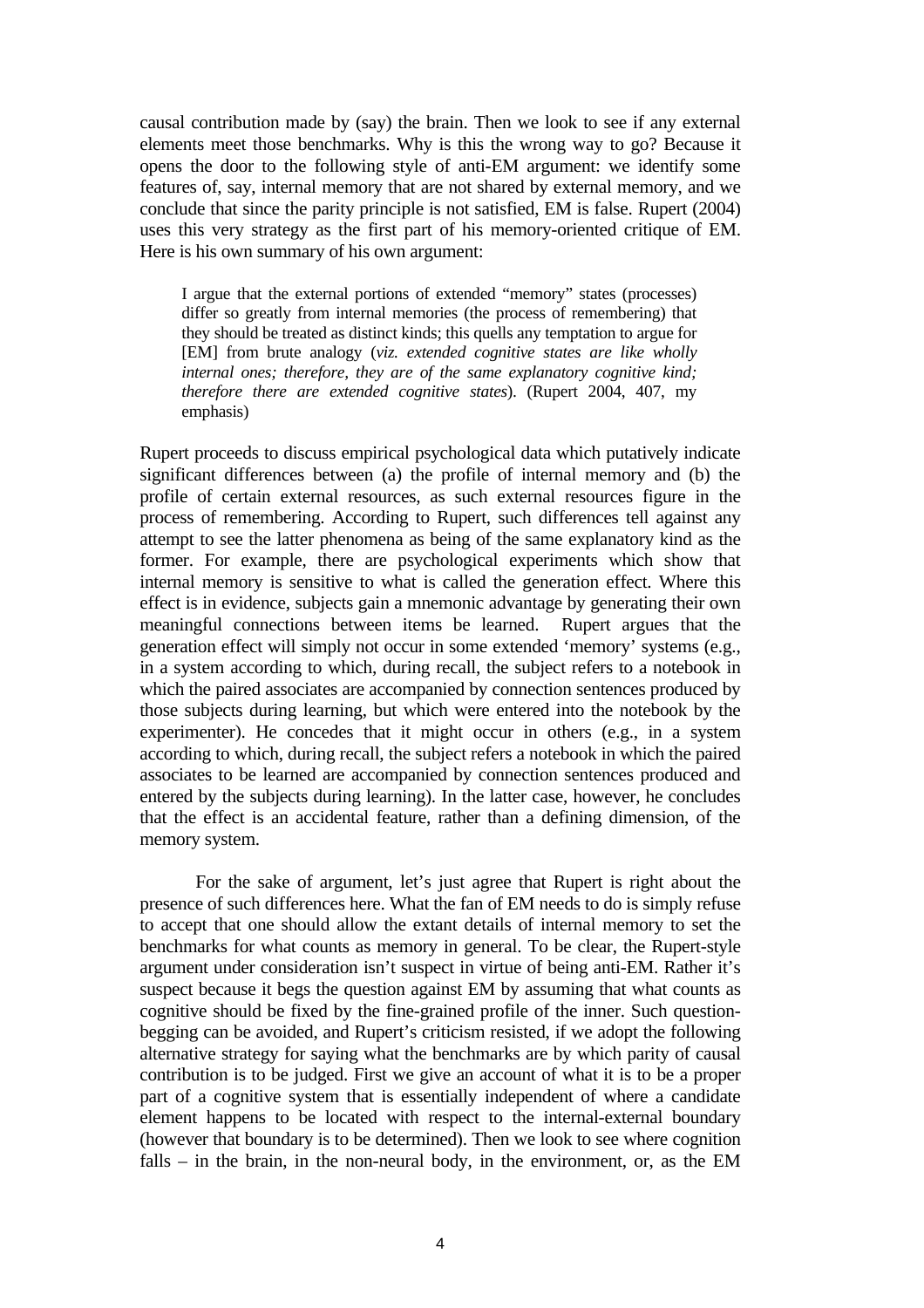theorist predicts will sometimes be the case, in a system that extends across all of these aspects of the world.

Rupert sees this sort of response coming, and so develops his memoryoriented critique further by arguing that any attempt to fix a generic kind that would subsume internal and extended systems would need to be so devoid of detail (in order to subsume all the different profiles) that it would fail to earn its explanatory keep. But this seems wrong. Indeed, it's important to note that we would surely not intuitively withdraw the epithet 'memory' from an internally located system which did not exhibit the generation effect, but which continued to achieve (something like) the selective storage and context-sensitive retrieval of information, so why should we withdraw that epithet from an extended system with a similar profile? But if that's right, why think that exhibiting the generation effect is a defining dimension of memory, rather than an accidental feature? This gives us some reason to think that there must be a generic account of what memory is that covers both cases, and that has explanatory bite.

Here it is worth pausing momentarily to consider a different response to the clearly prejudiced fix-according-to-the-inner strategy. According to this response, we should first work out the details of what the brain does, and then remove from our list of features any details that are inessential to that contribution *as cognitive*. That way we will be able to rule out the arbitrary exclusion of external elements and arrive at a viable set of benchmarks for what it is for something to count as a proper part of a cognitive system. However, any *decent* version of this response must, it seems, collapse into a version of the strategy that I am recommending, since in order for some detail of a causal contribution to be judged inessential to that contribution as cognitive, one must have access to an independent theory of the cognitive. The alternative, which would involve ruling out a detail purely on the grounds that it is not shared by some external element under consideration would, of course, beg the question against the opponent of EM.

So what sort of overarching theory of the cognitive is favoured by EM theorists? As Clark (forthcoming) notes, the fact is that '[a]rguments in favour of [EM] appeal mainly, if not exclusively, to the *computational role* played by certain kinds of non-neural events and processes in online problem-solving'. In other words, EM theorists overwhelmingly conceive of cognition as a matter of *information processing*. Their distinctive observation is that, given this view of what cognition is, extra-neural factors – including the stuff of material culture – may, in some cases anyway, realise the target phenomenon just as readily as neural tissue. For example, taking it that memory is, at least in part, a matter of the selective storage and context-sensitive retrieval of information, the EM theorist with a cognitive-archaeological bent might contend that information that is poised appropriately for context-sensitive retrieval may be stored in a Mycenaean Linear B tablet just a readily as in a Mycenaean brain.

## **3. Extended Functionalism and Implementational Materiality**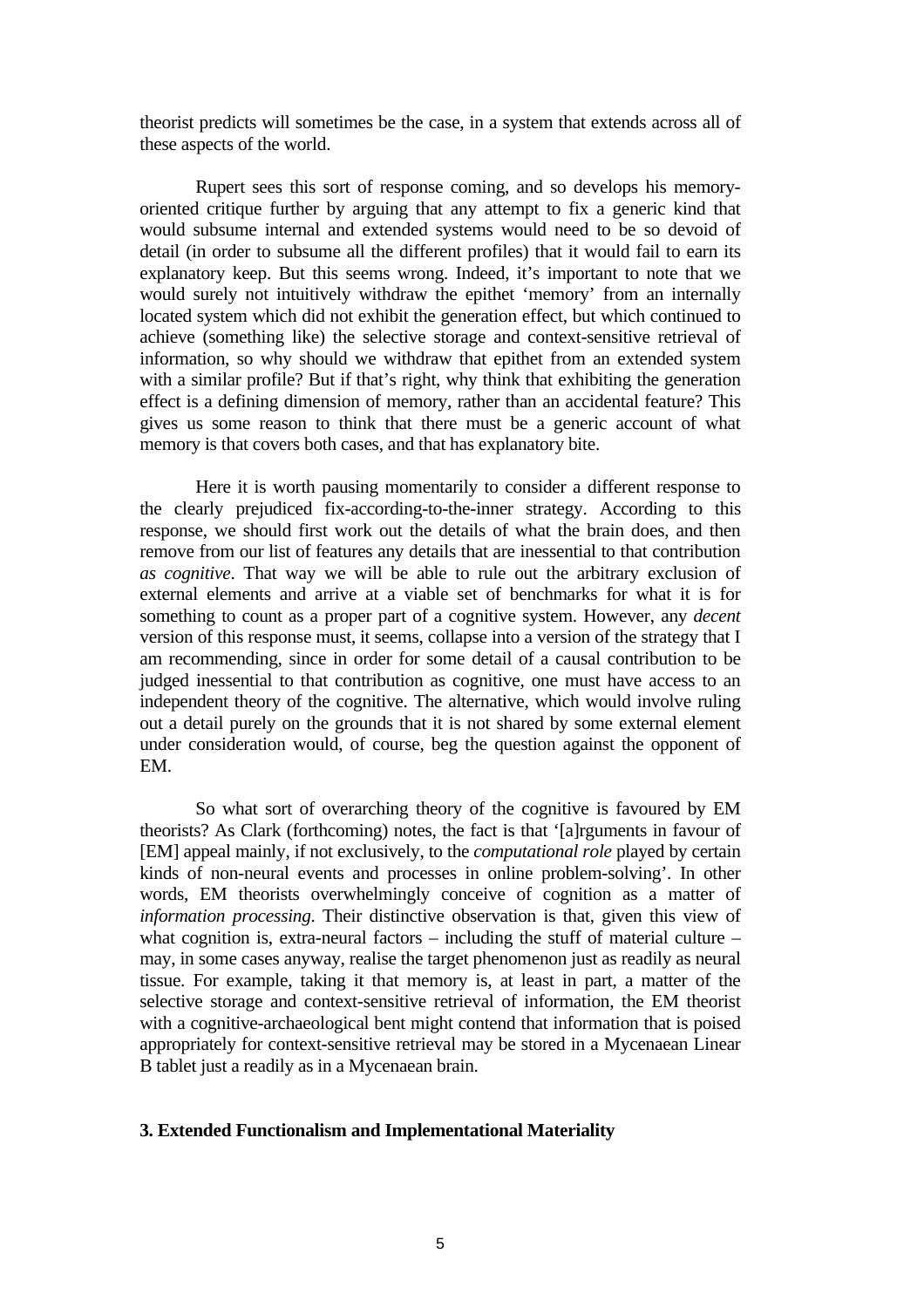Of course, not any old kind of information processing profile will do here. To say that it would would be to fall prey to Rupert's worry about explanatory inefficacy. No, genuine cognition will be found only in a (perhaps rather small) subset of information processing systems. But whatever the detailed story one eventually might arrive at via painstaking philosophical and empirical research, the basic commitment to cognition as a kind of information processing is precisely what Malafouris thinks of as the kind of residual cognitivism that stymies progress towards understanding the rich way in which things may have cognitive lives. As Malafouris (2004, 55) puts it, 'material culture has a place in the mind only as a disembodied digit of information written somehow on the neural tissue'. But, he argues, material culture has a far richer cognitive life than that image allows. Using striking examples from the contributions of artefacts within Mycenaean funeral rituals, he suggests that the role of 'intentional or non-intentional mnemotechnical artefacts and practices is far more dynamic and dialogical' and so artefact-involving memory is reveals itself to be a 'process of active discovery spanning the monumental and the minute, the conspicuous and the commonplace, iconicity and iconoclasm' (Malafouris 2004, 57).

What is going on here? Although Malafouris doesn't put things in quite the way that I'm about to, his view, I think, is that those objects whose contribution to cognitive life is merely a matter of enabling enhanced performance in the storage and manipulation of information display only what we might call *implementational materiality*. In other words, given that what is important in understanding the mental status of such objects is that they perform certain computational functions that are allegedly distinctive of cognitive processing, the materiality of those objects is relevant only as the explanation of how the computational functions in question are *implemented in the physical world*. The real explanatory action is reserved for the more abstract, and in some sense nonmaterial (that is, disembodied), information processing story.

But is EM's standard reliance on the concept of information the real issue? I don't think so. Let's allow the EM theorist to shed the grand theory of cognition as information processing. Where might she go next? Well, she might preserve much of what is important about the computational approach without actually thinking of cognition as computation. In other words, she might declare herself to be a *non-computational functionalist.* According to the traditional formulation of functionalism in the philosophy of mind, the canonical statement of which is arguably due to Putnam (1967), a mental state is constituted by the causal relations that it bears to sensory inputs, behavioural outputs, and other mental states. The information processing theory of cognition, which glosses functional role as computational role, is just one possible version of functionalism, so conceived. As an alternative to computational functionalism one might, for example, gloss one kind of non-computational functional role in terms of maintaining systemic stability in a homeostatic dynamical system by keeping the values of certain critical variables within certain limits. What this tells us is that the standard way of unpacking EM in information processing terms is just one possible version of a position that Clark has dubbed *extended functionalism* (Clark forthcoming). According to extended functionalism, a mental state is constituted by the causal relations that it bears to systemic inputs, systemic outputs, and other systemic states. (This is merely a more general formulation of the functionalist line, one that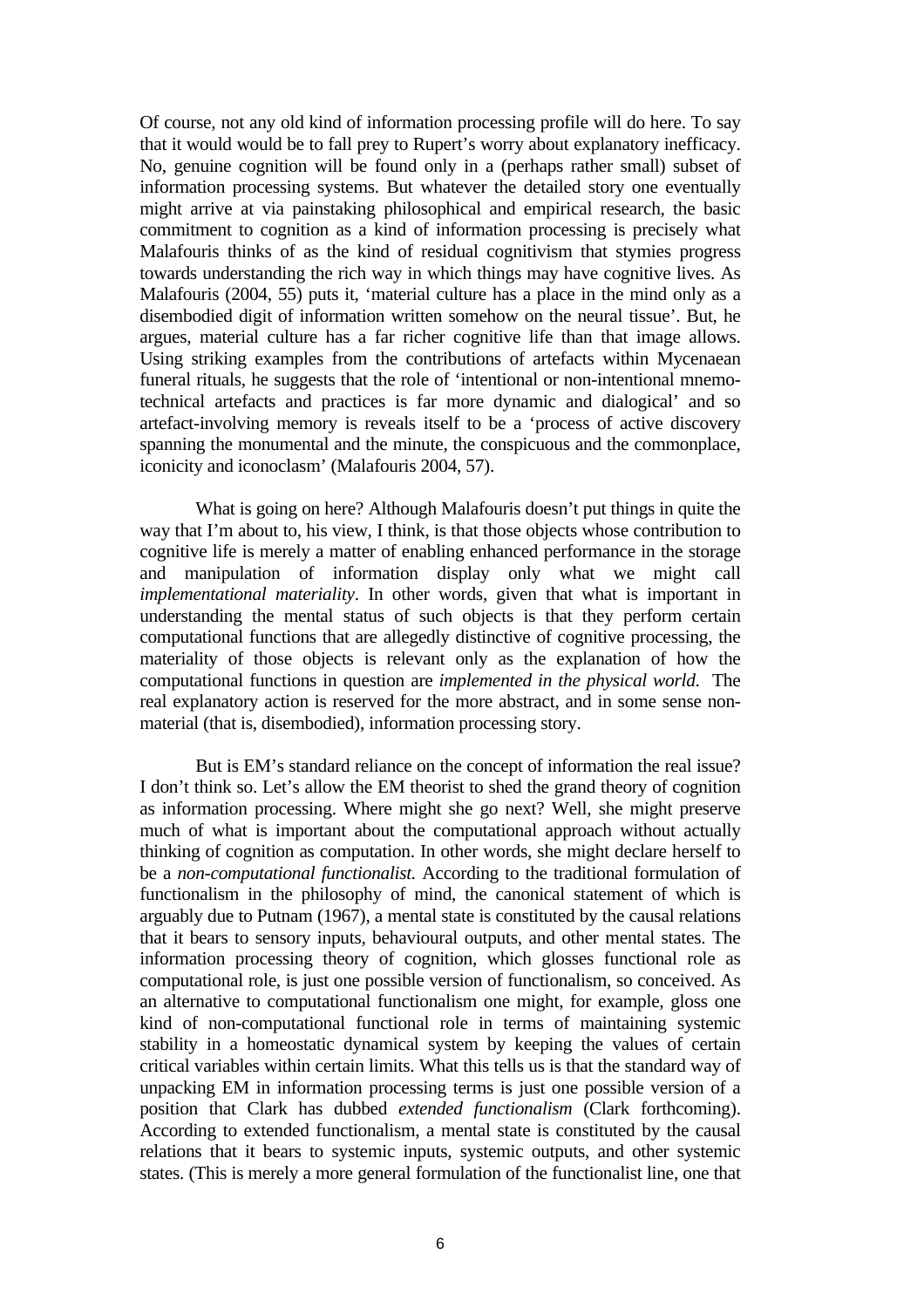in principle allows the borders of the cognitive system to fall somewhere other than the sensory-motor interface of the organic body.) The very possibility of a non-computational extended functionalism shows that information-processing (at least as construed in standard cognitive-scientific terms) cannot be at the centre of the present issue. For all forms of extended functionalism will be just as committed to implementational materiality as the more narrowly defined information-processing variety.

To illustrate this point, consider the following example. Air traffic controllers typically co-ordinate their activity using flight strips – bands of paper printed with flight information (e.g., airline name, flight number, and type of aircraft, plus the speed, level, and route of the flight plan, both as requested and as authorized). When thinking about how air traffic controllers succeed in their complex, high-pressure job, and about how contemporary technology may enhance that success, one is inclined to focus, naturally enough, on the information carried by these strips. But this is not the only contribution of the strips. Mackay et al. (1998) argue convincingly that the physical embodiment of the strips supports a number of workplace strategies employed successfully by the controllers. For example, individuals often hold the strips as reminders to perform some action, or slide them to the left or right to indicate certain conditions (e.g., two planes in a potential conflict situation). Moreover, two controllers may work simultaneously on the same strip-holding board, using body language to signal the importance of particular movements or rearrangements of the strips.

From a practical perspective, this recognition of the non-informational contribution of the flight strips is far from idle. The testimonial evidence suggests that a number of previous attempts to introduce new computer technology into air traffic control may ultimately have been rejected as unworkable by the controllers precisely because the proposed replacement systems attempted to reproduce the straightforwardly informational aspects of the flight strips while ignoring the extra factors. Thus, and recognizing that the non-informational interactions supported by the flight strips would be difficult to reconstruct in any keyboard/monitor interface, Mackay et al. advocate the use of augmented electronic strips. From a theoretical perspective, and pending further analysis, one might at least consider the first two of the identified contributions of the flight strips (memory, the modelling of possible states of affairs) to put those artefacts in the ballpark to be considered elements in the cognitive architecture of the flight controller. And now note that nothing about this story undermines the extended functionalist line. The flight strips reveal their (provisionally) cognitive status precisely by carrying out certain functionally defined systemic roles that are distinctive of cognition (memory, the modelling of possible states of affairs). The materiality of the flight strips is thus implementational in character.

It is easy enough to see through to theoretical heart of this issue. In order to fly, EM needs to embrace a key feature supported by functionalist theorizing – namely *multiple realizability*. A little philosophical history will help here. Functionalism (in its non-extended form) freed physicalist philosophy of mind from a kind of neural chauvinism. If our mental states were constituted by their functional roles, and the material contribution of our brains was merely implementational in character, then robots, Martians, Klingons, and gaseous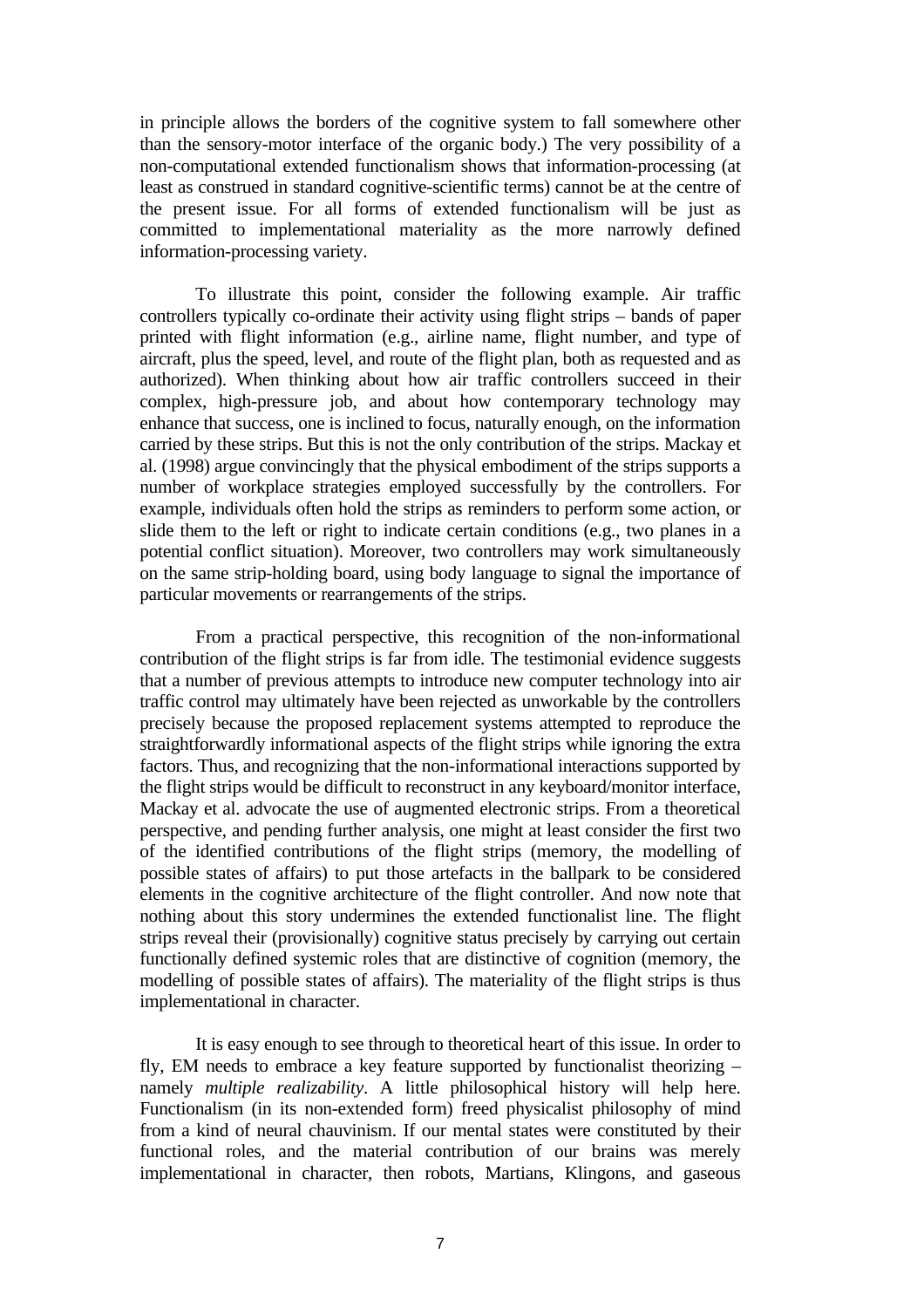creatures from the outer limits of the universe could all join us in having mental states, just so long as the physical stuff out of which they were made could implement the right functional profiles. Stretching the word 'skin' to include boundaries made of tin and gas, traditional functionalism bequeathed to the mind what we might call within-the-skin multiple realizability. And within-the-skin multiple realizability requires within-the-skin implementational materiality. But now extended functionalism merely plays out the same logic beyond the skin. If the specific materiality of the substrate doesn't matter to cognition, outside of the fact that it must be able to support the required functional profile, then what, in principle, is there to stop things-beyond-the-skin counting as proper parts of a cognitive architecture? Nothing, that's what. And this beyond-the-skin species of multiple realizability, which is just another way of characterizing the core philosophical commitment of EM, requires beyond-the-skin implementational materiality. If we look at things this way, the really radical and revolutionary movement was functionalism, not EM. EM simply makes manifest one of the implications of functionalism. In other words, EM is just a footnote to Putnam

### **4. Enactivism and Vital Materiality**

One could, I suppose, develop a version of EM (as standardly conceived) without buying into functionalism, *if* one could have multiple realizability without functionalism. Churchland (2005) has argued recently that the latter is possible. But even if one could have EM without functionalism, one couldn't have EM (as standardly conceived) without multiple realizability, and so one couldn't have EM (as standardly conceived) without implementational materiality. Given that Malafouris finds implementational materiality wanting as the basis of a full account of the cognitive life of material culture, this goes some way towards breaking the link between EM and what he calls 'taking material culture seriously'. Now recall that taking material culture seriously means to be 'systematically concerned with figuring out the causal efficacy of materiality in the enactment and constitution of a cognitive system or operation' (Malafouris 2004, 55). So what is this other species of material causal efficacy, the one that, according to Malafouris, goes beyond mere implementational materiality, and which matters to the cognitive life of things? Let's label this form of material causal efficacy 'vital materiality'. What, then, is vital materiality? To answer this question we need to turn to Malafouris' compelling image of the potter at her wheel.

[The] cognitive map of knowledge and memory may well be extended and distributed in the neurons of the potter's brain, the muscles of the potter's body, the 'affordances'… of the potter's wheel, the material properties of the clay, the morphological and typological prototypes of existing vessels as well as the general social context in which the activity occurs. (Malafouris 2004, 59)

So far, nothing new seems to be on the table – or rather the wheel. Indeed, it looks as if what we have here is EM. It might seem, therefore, that the lesson of the potter's wheel is that we should replace our view of cognition as residing inside the potter's head, with that of cognition as spatially distributed over brain, body and world. But Malafouris develops his case in a different direction: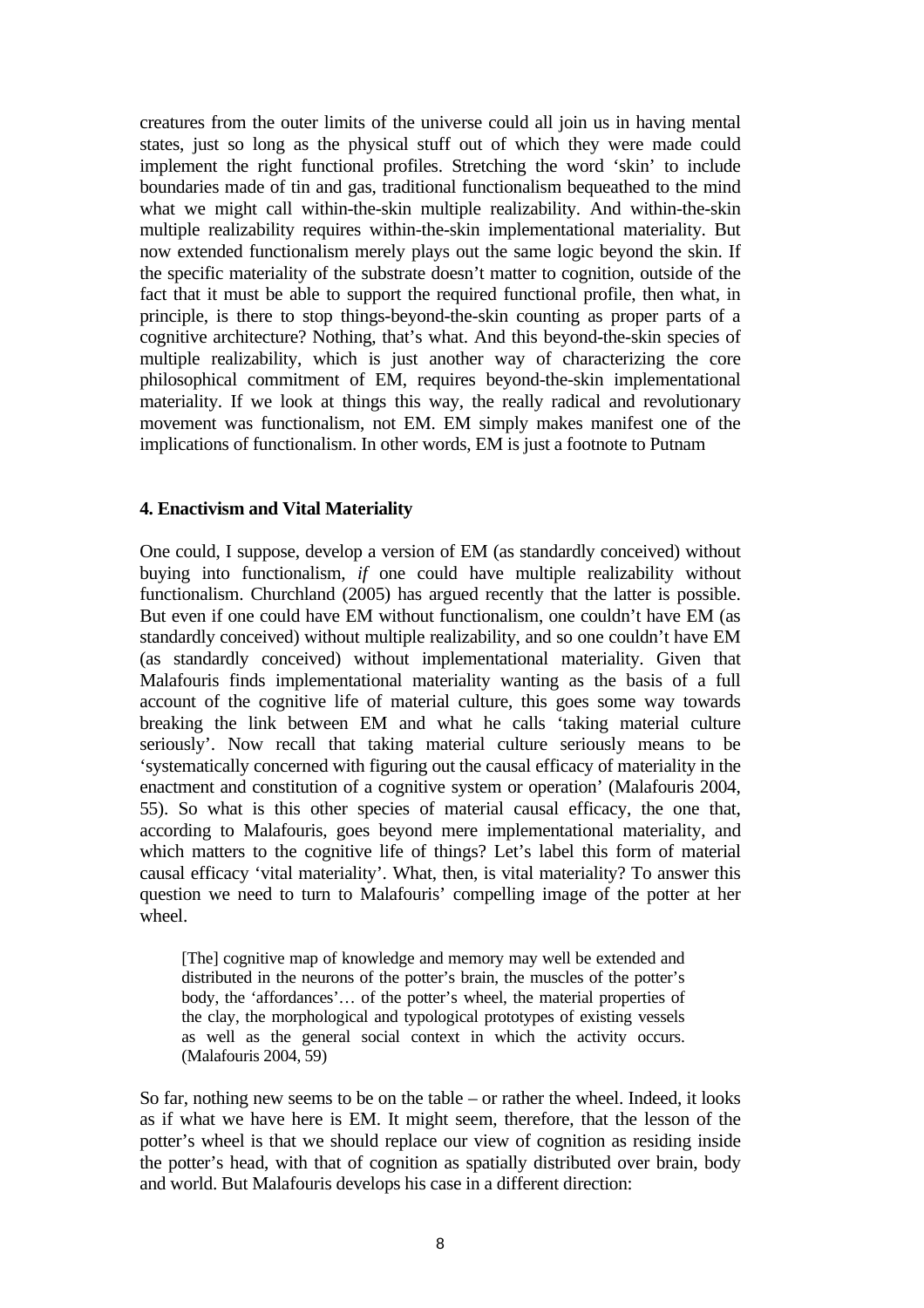It is at the potter's fingers that the form and shape of the vessel is perceived as it gradually emerges in the interactive tension between the centrifugal force and the texture of the wet clay. Materiality enters the cognitive equation at a much more basic level, shaping the phenomenology of what Searle has defined as the 'Background' i.e., the set of non-representational mental capacities that enable all representing to take place… In other words… we should replace our view of cognition as residing inside the potter's head, with that of cognition enacted *at the potter's wheel*. (Malafouris 2004, 59)

Clearly, we need to understand the term 'enacted'. As the references given by Malafouris (2004, 57) indicate, the relevant interpretation of this idea is provided by (i) the enactive understanding of cognition (henceforth *enactivism*), as developed and defended by Varela et al. (1991; see also Thompson forthcoming), construed as a development of (ii) the autopoietic theory of Maturana and Varela (1980). And there's the rub. For as far as I can see, on that interpretation of the pivotal idea, cognition enacted *cannot* be cognition extended. Here's why.

The smart money says that the theory of autopoiesis (an all-too-brief introduction to which will be given in a moment) is a non-negotiable component of enactivism. This might come as a surprise to some fans of the enactivist 'bible' *The Embodied Mind* (Varela et al. 1991) since that text doesn't foreground autopoiesis as a term, but the fact is that many of the component concepts from autopoietic theory, such as autonomy and structural coupling, all appear there in pivotal roles, and are used in ways identifiable from the theory of autopoiesis. More recently Thompson, in what I believe is poised to become the leading post-*Embodied*-*Mind* development of enactivism, explicitly treats the theory of autopoiesis as one of the conceptual keystones of the position (Thompson forthcoming, chapter 5). This suggests that getting straight about autopoiesis will help us to understand the enactivist's core commitments. The bad news for the uninitiated is that the theory of autopoiesis is so devilishly complex that I can't hope to do it justice in the space available here. The good news is that I don't need to worry about this exegetical shortfall since I'll be concerned with the overall shape of things, not the fine-grained details. Under such circumstances, the roughest of rough guides will do.

Autopoietic systems form a subset of *self-organizing* systems (Weber and Varela 2002; Di Paolo 2005), where a self-organizing system is one in which the intra-systemic components, on the basis of purely local rules of interaction, interact with each other in nonlinear ways to produce the emergence and maintenance of structured global order. More specifically, autopoietic systems form a subset of *autonomous* self-organizing systems, where an autonomous system is one in which the constituent processes '(i) recursively depend on each other for their generation and their realization as a network, and (ii) constitute the system as a unity in whatever domain they exist' (Thompson forthcoming, 64). Examples of autonomous self-organizing systems include cells, nervous systems and insect colonies. However, while self-organization and autonomy are necessary for autopoiesis, they are not sufficient. To be autopoietic, a self-organizing autonomous system must also, through its own endogenous activity, produce and maintain a *physical* boundary that distinguishes that system as a material unity (a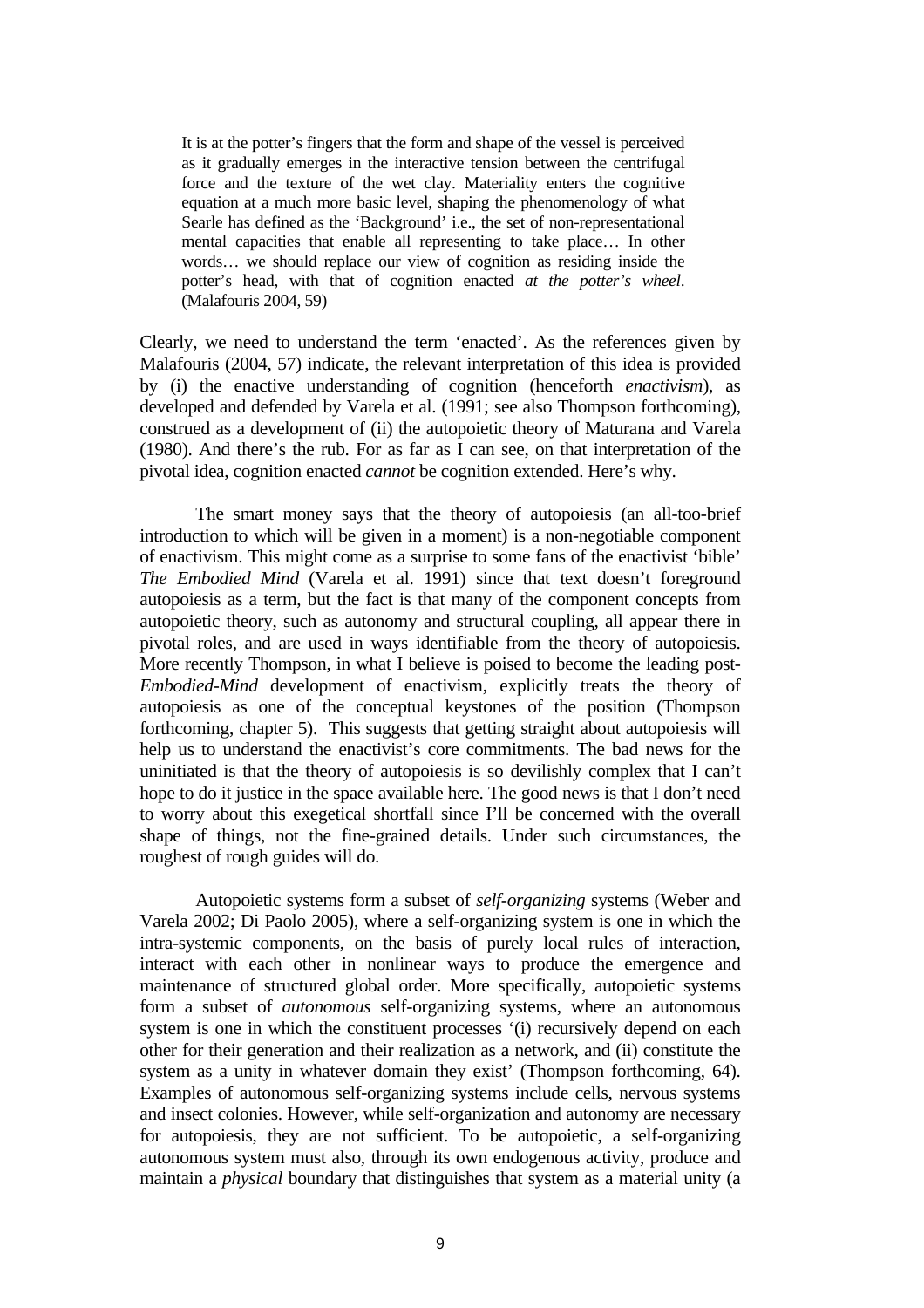minimal self) in the space in which it exists. The paradigm example of an autopoietic system is the single cell (a network of chemical reactions that produces its own membrane), and one might reasonably think of the concept of autopoiesis as capturing the distinctive mode of systemic organization that is realized in material living systems as metabolism (Di Paolo 2005). Crucially, the selfdistinguishing process characteristic of autopoiesis takes place in the face of physical perturbations from the system's environment. This is what autopoietic theorists call *structural coupling*, a process in which an autopoietic system encounters its environment while maintaining its organization.

Now for the point of all this. According to Maturana and Varela, autopoiesis is necessary and sufficient for life (see e.g. Maturana and Varela 1980, 82). In other words, for Maturana and Varela, any living system is an autopoietic system and any autopoietic system is a living system. But what about cognition? One striking claim in the core literature is that living 'simply' *is* cognition: '[l]iving systems are cognitive systems, and living as a process is a process of cognition' (Maturana 1970, 13). How could this be? For Maturana, cognition is effective (i.e. viability-maintaining) activity in a domain of interactions defined by the autopoietic system's organization. In this context, then, *enaction* is the process by which significance or relevance is brought forth through the viable structural coupling of the autopoietic system with its environment. The idea here is that the autopoietic organization, in establishing the distinction between the selfmaintenance and the collapse of the system as a unity, institutes a norm of survival, and thereby the significance or relevance of certain environmental perturbations as either leaving the system organizationally intact or resulting in its disintegration. (Notice that the tight link between cognition and autopoiesis plausibly introduces something that we might be moved to call 'vital materiality' in the case of the former, given the stress in the latter on the endogenous construction and maintenance of a self-distinguishing *material* boundary. However, as I shall explain later, I don't think this is the idea that Malafouris has in mind.)

Of course, it is possible to hear Maturana's striking claim in more than one  $way - as advancing either (a) the view that life and cognition are identical, or (b)$ the view that living systems are a subset of cognitive systems (Thompson 2004). For the moment let's work with (a). I'll come back to (b) later. If the living system is identical with the cognitive system, then the boundary of the living system will coincide with the boundary of the cognitive system. And it's this that (finally) generates the inconsistency with EM, given, that is, that we accept what I take to be a *highly* plausible claim, namely that where we have an extended cognitive system, the living system (the organism, although not necessarily the phenotype) remains bounded by its skin. The external elements that, according to EM, count as proper parts of the cognitive system do not thereby become proper parts of the living organism. They remain abiotic. In other words, and pace Scott Turner (2000), organisms don't extend even if minds and, as Dawkins (1982) pointed out, phenotypes do. But if, in cases of extended cognition, the boundary of the cognitive system and the boundary of the living system come apart, as I have suggested, then one cannot simultaneously sanction EM and identify the cognitive system with the living system. Since autopoietic theory (and thus enactivism), on our current interpretation, is committed to identifying the cognitive system with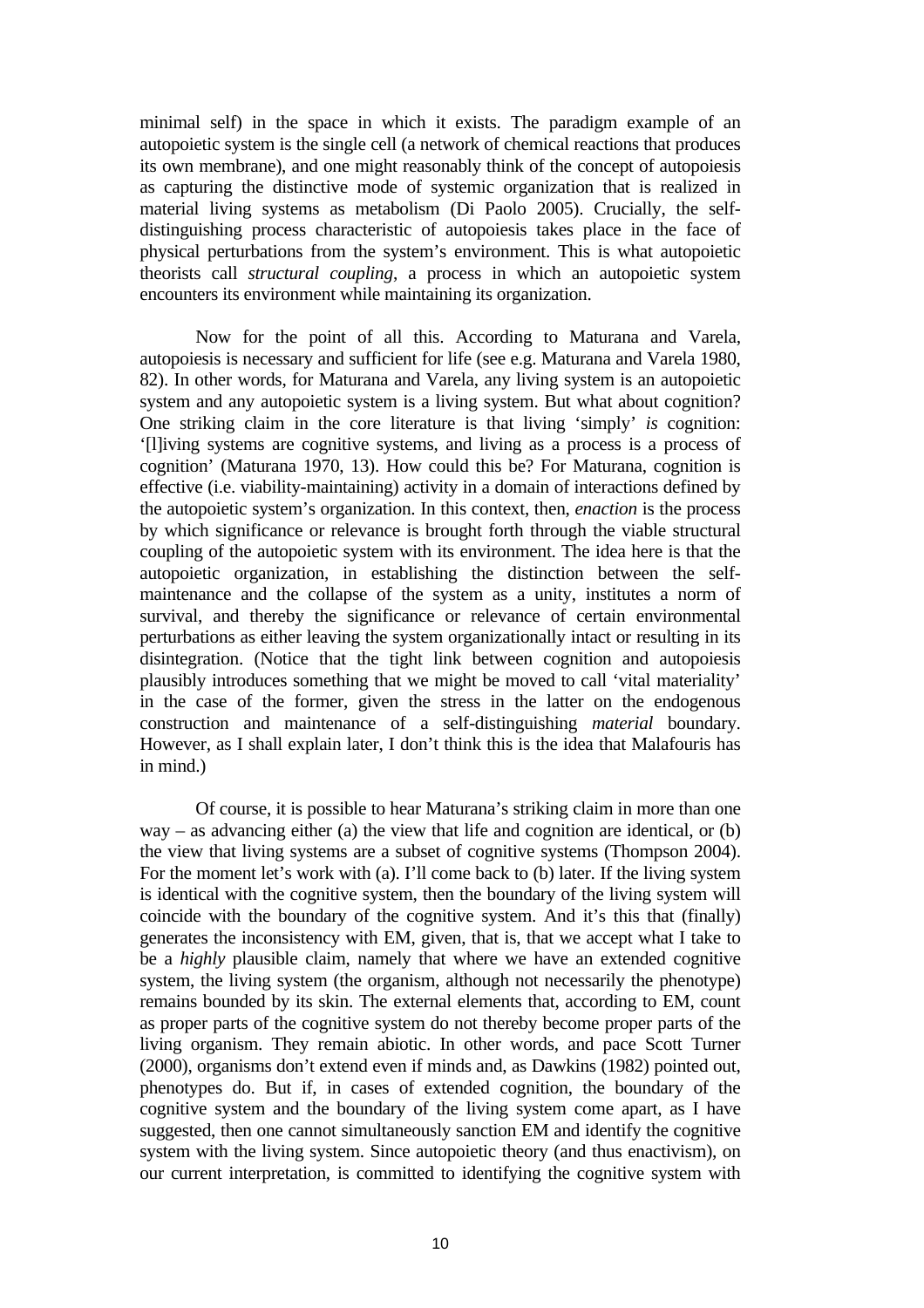the living system, it simply cannot endorse EM. In other words, enacted minds are not extended minds.

So far so bad for the attempt to bring EM and enactivism together. But the game is not yet over, because a more complex understanding of the relationship between life and cognition has recently entered the autopoiesis-enactivist literature (Di Paolo 2005; see also Thompson forthcoming). In his later work, Varela (e.g. 1991) argued that cognition is a process of (what he dubbed) *sense-making* and that living is just such a process. Sense-making enriches the autopoietic picture of an enacted domain of significance by introducing the idea that that domain is 'a place of *valence*, of attraction and repulsion, approach or escape' (Thompson 2004, 386). Varela (1991) and Thompson (2004) both suggest that autopoiesis is sufficient to instantiate sense-making (hence living is a process of sense-making). However, Di Paolo (2005) has argued – convincingly as Thompson (forthcoming) notes – that sense-making requires something over and above what we might now think of as *raw* autopoiesis. This is because raw autopoiesis bestows only a kind of robustness or conservation of systemic organization in the face of environmental perturbation. The system doesn't alter its behaviour in response to changes in its environment. It either survives any perturbations it experiences, or it doesn't. As Di Paolo usefully puts it, the norm of survival as established by raw autopoiesis is an all-or-nothing affair. But sense-making (as Thompson's talk of attraction, repulsion, approach and escape indicates) requires a system to be sensitive to graded differences between states. The organism needs to monitor *how it is doing* with respect to the norm of survival and to regulate its behaviour accordingly in order to improve its situation. In other words, it needs to be an *adaptive* system.

Crucially, while adaptivity is a phenomenon over and above raw autopoiesis, it needs to be established on the basis of autopoietic principles. Without the connection to the self-distinguishing process of autopoiesis, the meaning generated by adaptivity and sense-making would not be established as original to the activity of the system (meaning for the system), but would merely be attributable to the system's activity by some external observer (meaning merely ascribed to the system) (Di Paolo 2005; Thompson forthcoming, 231). So, given that raw autopoiesis is necessary but not sufficient for sense-making, and given that sense-making is to be identified with cognition, raw autopoiesis is necessary but not sufficient for sense-making, which means that cognition is sufficient for raw autopoiesis. But now since on our revised picture raw autopoiesis remains necessary and sufficient for life – Di Paolo never suggests that a raw autopoietic system wouldn't be alive, only that it wouldn't be a cognitive system – being a cognitive system is sufficient for being a living system. And that means that the tension between enactivism and EM is still in force. If the enactivist did endorse EM, she would (among other things) be claiming (a) that an extended cognitive system is an autopoietic system, and thus (b) that an extended cognitive system is itself (and not merely contains) a living system. As far as I can see (a) is debatable, but in any case (b) violates our highly plausible thought concerning organismic extension (or rather the lack of it). Since the enactivist cannot give up on the colocation of the cognitive system and the living system, she cannot endorse EM. To repeat, enacted minds are not extended minds.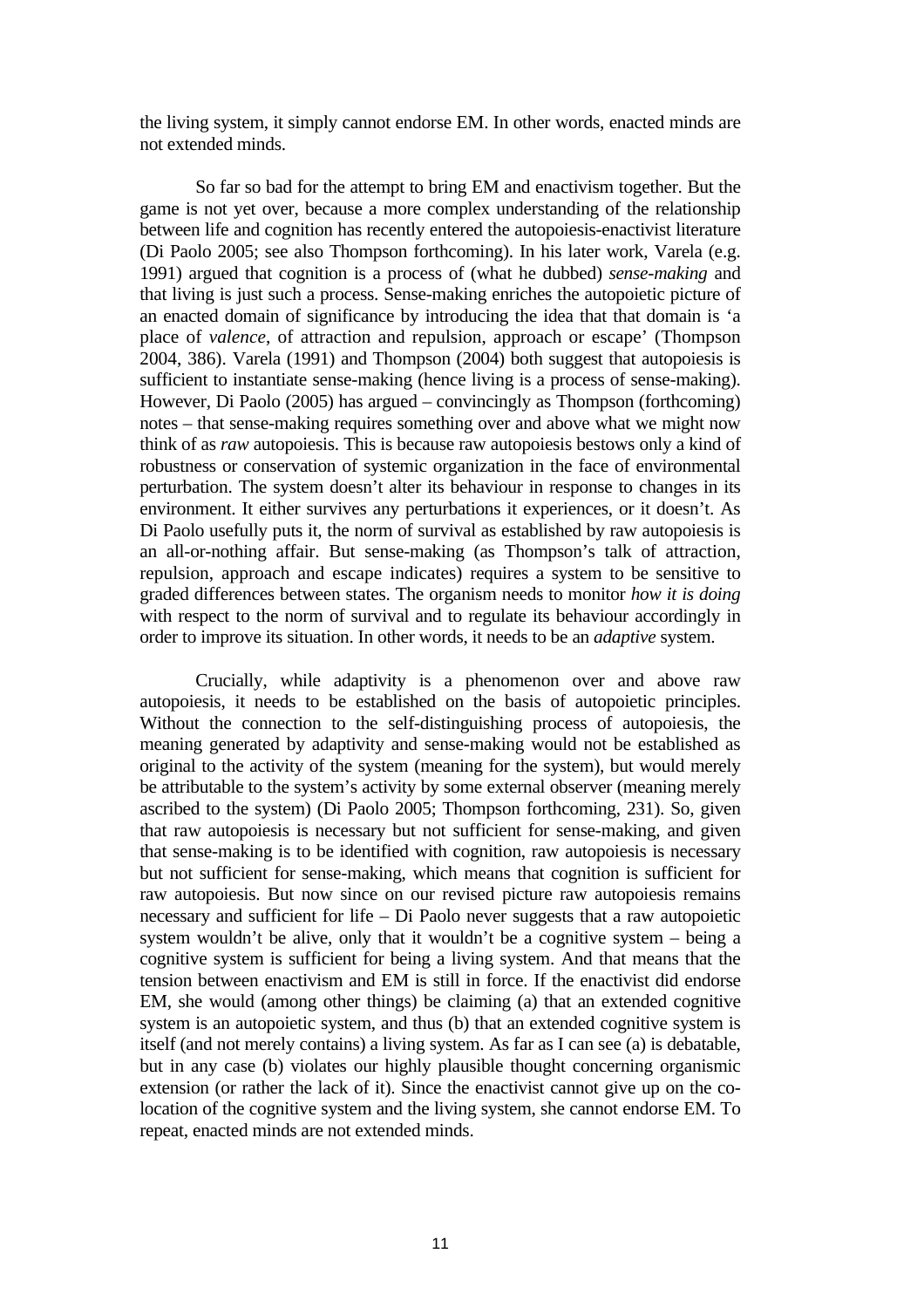I conclude that there is a prima facie case for the incompatibility of EM and enactivism. There are, of course, further moves that could be made. For example, one might try to unpack a recognizably and genuinely enactivist notion of cognition in which there is no (explicit or implicit) *necessary* dependence on the phenomenon of autopoiesis, thereby creating conceptual space for the previously mentioned view that living systems form a subset of cognitive systems. On this account, being an autopoietic (living) system would not be necessary for a system to be cognitive. That would allow there to be a cognitive system that is not itself identical with some living system, and that would establish consistency with EM, since the cognitive system could be extended when the living system is not. The plausibility of such an approach cannot be ruled out in advance. At the very least, however, I hope to have gestured in the direction of the sorts of sacrifices and challenges that the project of developing such a view would face, given the autopoietic heritage of enactivism, as standardly conceived.

Aside from (what I have argued) amounts to a parting of the embodiedembedded ways (and note that I've said nothing about which of our two views might be correct), it's also remains unclear, from what I've said about enactivism, exactly why that approach might be the road to imbuing material culture with something that Malafouris would welcome as vital materiality. I shall finish with a sketchy remark on this point. The key here is in Malafouris' claim that the material nature of the interactions between the potter's fingers, the wheel, and the clay means that materiality shapes the fundamental phenomenological structure of the situation. There is no doubt that this is broadly in line with enactivist theorizing, which holds experience to be bodily in character. Let's say that this is right, and that in the end it's the way that the materiality of things, alongside our own embodiment, structures our fundamental phenomenological space, that gives us a concept of the vital materiality of material culture. Without further argument, it is at least uncertain that this phenomenological point *alone* could ever mandate the claim that things-beyond-the-skin *must* be counted parts of the cognitive system, as opposed to mind-external elements that play a causal role alongside mindinternal elements in structuring experience. More, it seems, remains to be said.

#### **References**

- Churchland, P. M., 2005. Functionalism at forty: a critical retrospective. *Journal of Philosophy* 102:1, 33-50.
- Clark, A., Forthcoming. Pressing the flesh: exploring a tension in the study of the embodied, embedded mind. *Philosophy and Phenomenological Research*.
- Clark, A. & Chalmers, D., 1998. The extended mind. *Analysis* 58 (1), 7-19.
- Dawkins, R. 1982. *The Extended Phenotype: the Long Reach of the Gene*. Oxford: Oxford University Press.
- Di Paolo, E.A., 2005. Autopoiesis, adaptivity, teleology, agency. *Phenomenology and the Cognitive Sciences* 4:4, 429-52.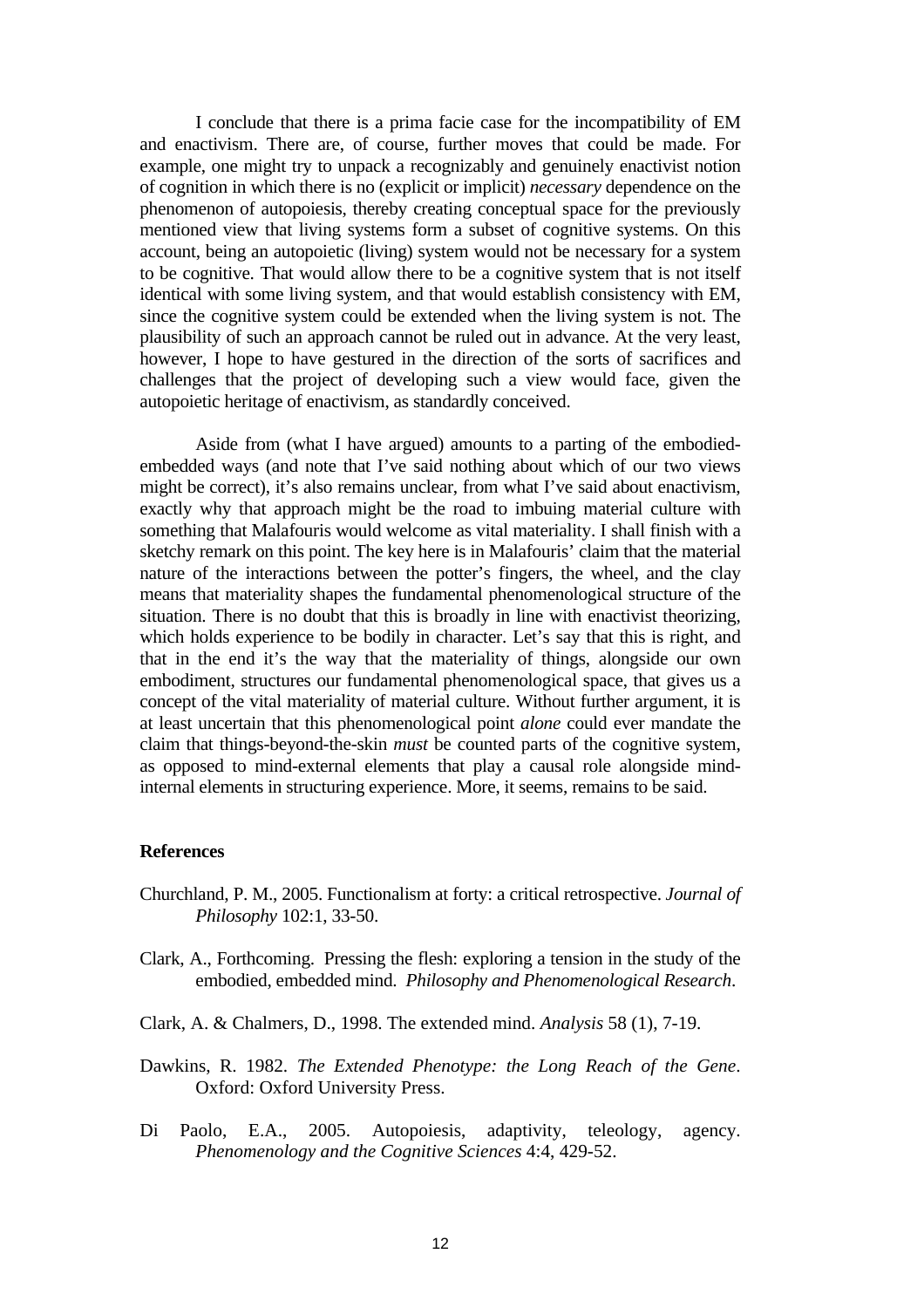- Mackay, W. E., Fayard A.-L., Frobert, L. & Medini, L., 1998. Reinventing the familiar: exploring an augmented reality design space for air traffic control, in *Conference Proceedings on Human Factors in Computing Systems (CHI 1998)*. New York: ACM Press/Addison-Wesley, 558-65.
- Malafouris, L., 2004. The cognitive basis of material engagement: where brain, body and culture conflate, in *Rethinking Materiality: the Engagement of Mind with the Material World*, eds. E. DeMarrais, C. Gosden & C. Renfrew*.* Cambridge: McDonald Institute for Archaeological Research, 53-61.
- Maturana, H. R., 1970. Biology of cognition, in (Maturana and Varela 1980), 2- 58.
- Maturana, H. R. & Varela, F. J., 1980. *Autopoiesis and Cognition: the Realization of the Living*. Dordrecht: Boston Studies in the Philosophy of Science, Vol. 43, D. Reidel.
- Menary, R. (ed.), Forthcoming. *The Extended Mind*. Aldershot: Ashgate.
- Putnam, H., 1967. Psychological predicates, in *Art, Mind and Religion*, eds. W.H. Capitan & D.D. Merrill. Pittsburgh: University of Pittsburgh Press.
- Rumelhart, D.E., Smolensky, P., McClelland, J.L. and Hinton, G., 1986. Schemata and sequential thought processes in PDP models, in *Parallel Distributed Processing: Explorations In The Microstructure Of Cognition, Vol. 2: Psychological And Biological* Models, eds. J.L. McClelland and D. Rumelhart. Cambridge, Mass.: MIT Press, 7-57.
- Rupert, R., 2004. Challenges to the hypothesis of extended cognition. *Journal of Philosophy* 101: 8, 389-428.
- Scott Turner, J. 2000. *The Extended Organism: the Physiology of Animal-Built Structures*. Cambridge, Mass.: Harvard University Press.
- Thompson, E., 2004. Life and mind: From autopoiesis to neurophenomenology. A tribute to Francisco Varela. *Phenomenology and the Cognitive Sciences* 3, 381-98.
- Thompson, E., Forthcoming*. Mind in Life: Biology, Phenomenology, and the Sciences of Mind*. Cambridge, Mass.: Harvard University Press. The page numbers given in quotations are taken from a pre-publication manuscript.
- Varela, F. J., 1991. Organism: a meshwork of selfless selves, in *Organism and the Origin of Self*, ed. A. Tauber. Dordrecht: Kluwer Academic Publishers, 79-107.
- Varela, F. J., Thompson, E. & Rosch, E., 1991. *The Embodied Mind: Cognitive Science and Human Experience*. Cambridge, Mass.: MIT Press.